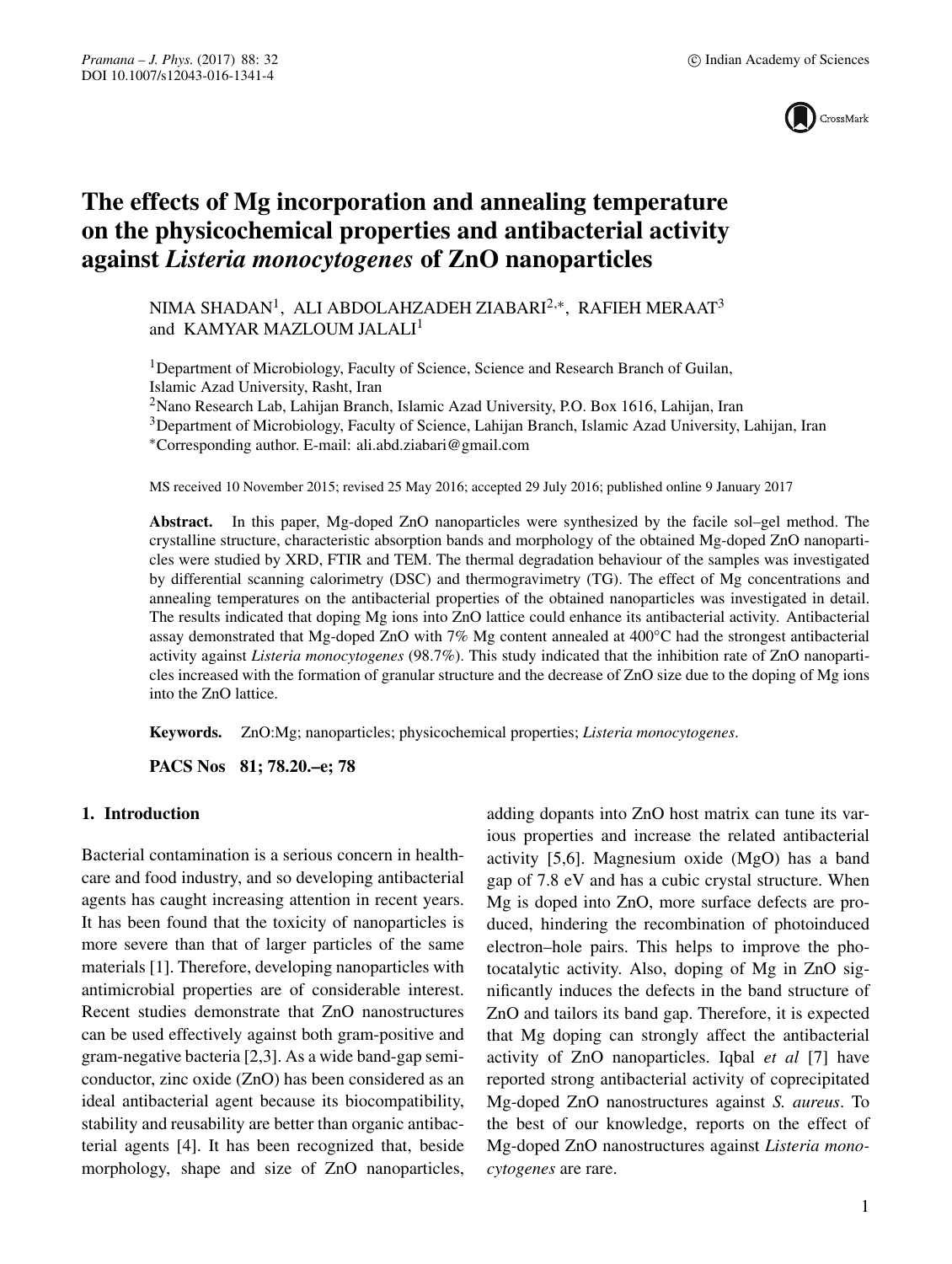*Listeria monocytogenes* bacterium is a food-borne pathogen that causes Listeriosis and can cause meningitis and sepsis in newborns and adults with weakened immune systems, encephalitis, abortions in both animals and the humans.

In this study, Mg-doped ZnO nanopowderes with varying Mg doping levels (i.e. 0, 1, 3, 5 and 7 at%) were synthesized by cost-effective, low temperature and facile sol–gel method. Two annealing temperatures were also considered. Some physical properties along with the antibacterial activity of the synthesized nanostructures were studied.

### **2. Experimental section**

# 2.1 *Fabrication of Mg-doped ZnO nanoparticles*

For the synthesis of undoped and Mg-doped ZnO nanostructures, analytical-grade zinc acetate dihydrate  $(Zn(CH_3COO)_2.2H_2O)$  and magnesium acetate  $(Mg(C_2H_3O_2)_2)$ , were used as the precursor and ethanol and diethanolamine as the solvent and the stabilizer.

Three separate solutions of zinc acetate dihydrate, magnesium acetate and diethanolamine were prepared and stirred separately for 1 h at room temperature. Then zinc acetate and diethanolamine solutions were mixed together and stirred for 0.5 h at room temperature.

Different amounts of magnesium acetate solution was added to the above-mentioned mixture to obtain various  $(0, 1, 3, 5, 5, 7, 4\%)$  Mg doping levels. For the decomposition of the organic matter, samples were heated in an oven at 110<sup>°</sup>C for 3 h. Finally, to prepare ZnO:Mg nanopowders, the samples were annealed in air at two different annealing temperatures of 400 and 500◦C.

#### 2.2 *Characterization*

The structure of the samples was studied by X-ray diffraction (XRD) method using a XRD6000, Shimadzu system with CuK<sub> $\alpha$ </sub> radiation (0.15406 nm). The diameter and size distribution of various NPs were measured by a transmission electron microscope (TEM) (CM120, Philips, Netherlands). Energy-dispersive Xray (EDX) spectroscopy was done using a Philips X130 spectrometer. Fourier transform infrared spectroscopy (FTIR) absorption was measured for KBr supported samples over a frequency range of 4000– 400 cm<sup>-1</sup> and at a resolution of 4 cm<sup>-1</sup>, using a model SHIMADZU, FTIR-8400S. To characterize the decomposition and thermal stability of the prepared samples, differential scanning calorimetry (DSC) and thermogravimetric analysis (TGA) were carried out (TA-Instants 951, manufactured by Dupont) in temperatures ranging from room temperature to 600◦C and the heating rate was 10<sup>°</sup>C/min.

#### 2.3 *Determination of antibacterial acti*v*ity*

*L. Monocytogenes* cultures were kindly provided by Iranian Research Organization for Science and Technology (IROST). The bacterial strains were grown in brain heart infusion (BHI) broth culture medium (Merck) and incubated at 37◦C for 18 h, followed by culturing in BHI agar medium (Merck) to give pure colonies. For the antibacterial measurement, bacterial cultures were routinely incubated at 37◦C in Mueller Hinton broth (MH broth). The cells were harvested from log phase culture by centrifugation and subsequently washed and suspended into sterile PBS to achieve turbidity equivalent to 0.5 MacFarland. To prepare the colloidal suspension of the synthesized nanostructures, 0.06 mg of ZnO:Mg nanoparticles were added to 6 ml of MH broth and incubated at 37◦C. Nanostructures-free culture grown under the same conditions was used as a control. Growth curves of these microbial strains were monitored by UV–visible spectrophotometer at a wavelength of 600 nm.

#### **3. Results and discussion**

#### 3.1 *Physicochemical properties*

XRD results of the obtained pure and Mg-doped ZnO are shown in figure 1a. The diffraction peaks of the synthesized ZnO samples were quite similar to those of the crystalline wurtzite ZnO structure (JCPDS standard card 36-1451). No other characteristic peaks of the impurities appeared. Normally, incorporation of the dopant can influence the change of lattice strain and defects. However, in the present study, it was observed that the location of the peaks and the shape did not change with Mg doping. This is due to the similarity of ionic radius of  $Mg^{2+}$  (0.57 Å) and  $Zn^{2+}$  (0.60 Å). Therefore, replacement of Zn by Mg should not cause a significant change in lattice constants. However, with annealing temperature the peak intensities increased and the crystallization of ZnO enhanced. The average crystallite sizes of all the prepared samples are calculated using the Scherrer formula [8]. The average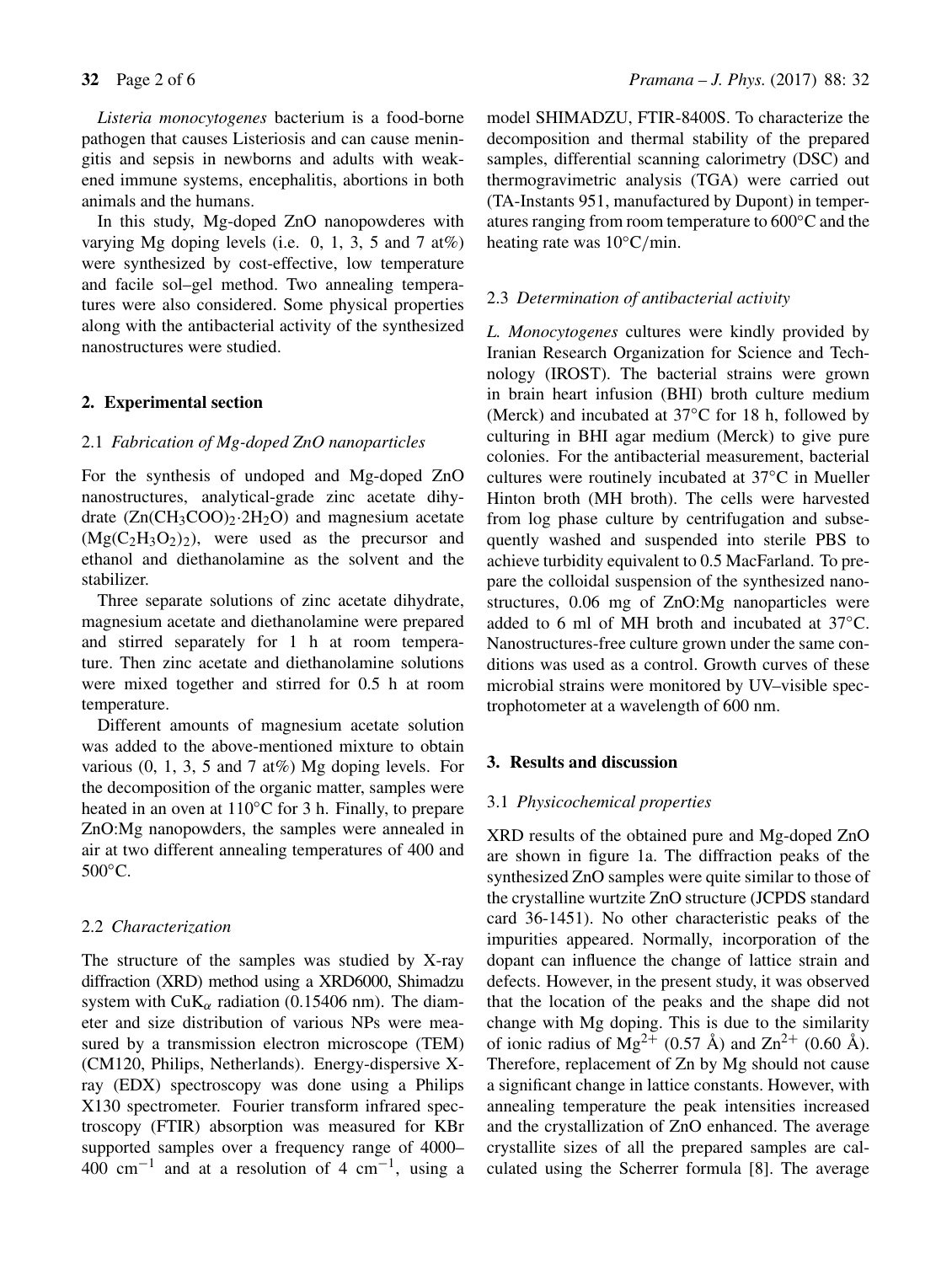

**Figure 1.** (**a**) XRD patterns of Mg-doped ZnO samples annealed at 400 and 500◦C, (**b**) TEM image along with histogram indicating the size distribution of nanoparticles and (**c**) EDX spectrum for 7 at% Mg-doped ZnO nanopowder annealed at 400°C.



**Figure 2.** (**a**) FTIR spectra of Mg-doped ZnO nanoparticles annealed at 400 and 500◦C and (**b**) DSC–TGA curves of 7 at% Mg-doped ZnO nanoparticles annealed at 400◦C.

crystallite sizes are found to decrease/increase with increase in Mg content/annealing temperature, i.e. from  $25.23 \pm 0.55$  nm/30.56  $\pm$  0.47 nm for undoped ZnO to 24.29  $\pm$  0.60 nm/27.44  $\pm$  0.35 nm for 7%

Mg-doped ZnO annealed at 400°C/500°C. The decrement of crystallite size with Mg doping can be linked to smaller ionic radii of  $Mg^{2+}$  compared to  $Zn^{2+}$ . The TEM micrograph along with size distribution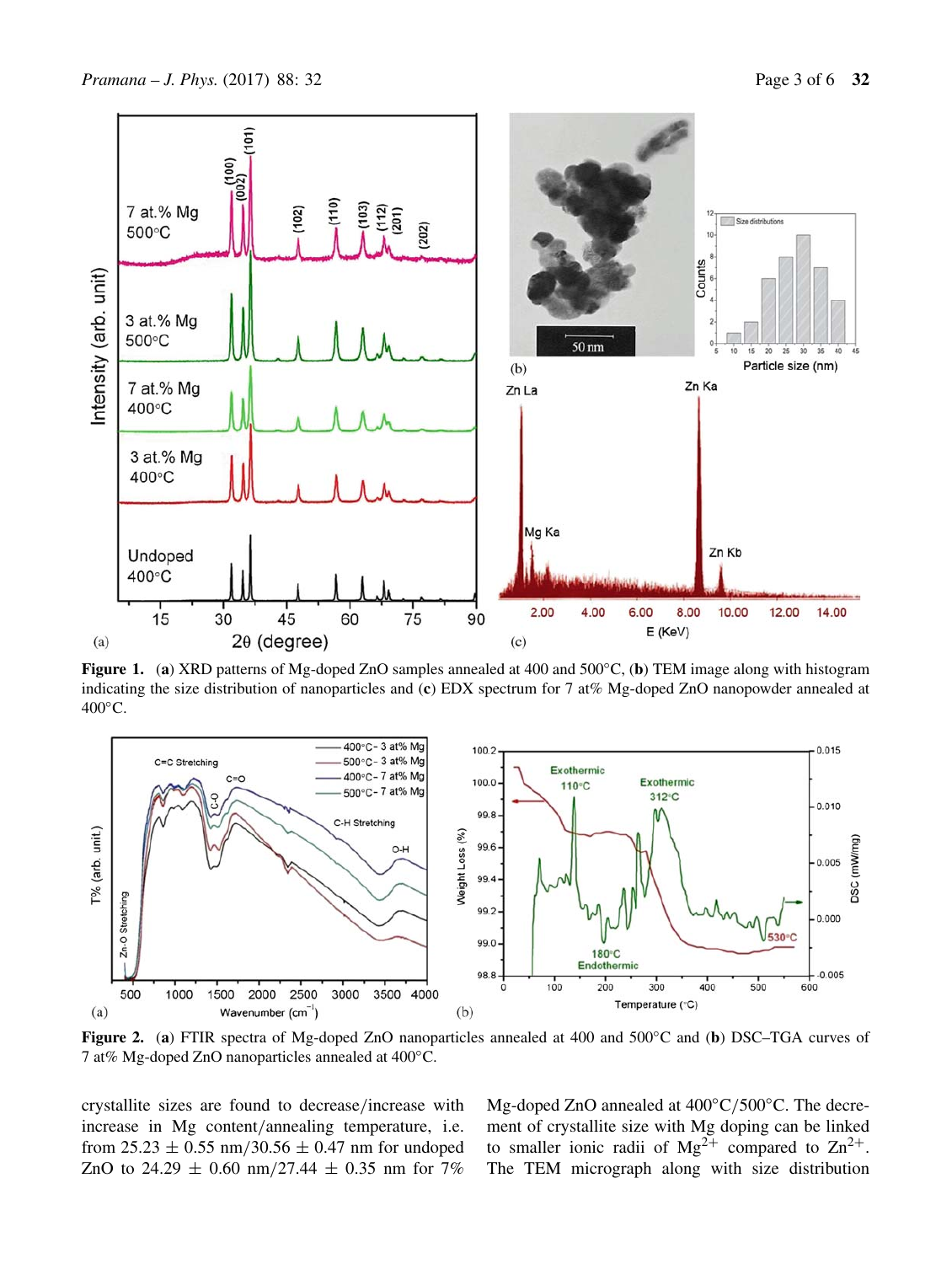

**Figure 3.** Growth curves for *L. monocytogenes* bacterial strain in the presence of Mg-doped ZnO nanostructures annealed at (**a**) 400◦C and (**b**) 500◦C. (**c**) Control of *L. monocytogenes* treated by 7 at% Mg-doped ZnO annealed at (**d**) 400◦C and (**e**) 500 $^{\circ}$ C. The samples were treated with 300  $\mu$ l of the prepared colloidal suspension of the nanostructures.

histogram of the 7 at% Mg-doped ZnO nanoparticles annealed at 400◦C are presented in figure 1b. As shown in the figure, most of the particles are quasispherical and the related size is mainly distributed between 25 and 30 nm. To calculate the particle size from XRD, all peaks were used and an average was taken. However, TEM scans the population of the particles directly. Therefore, there will be some difference between the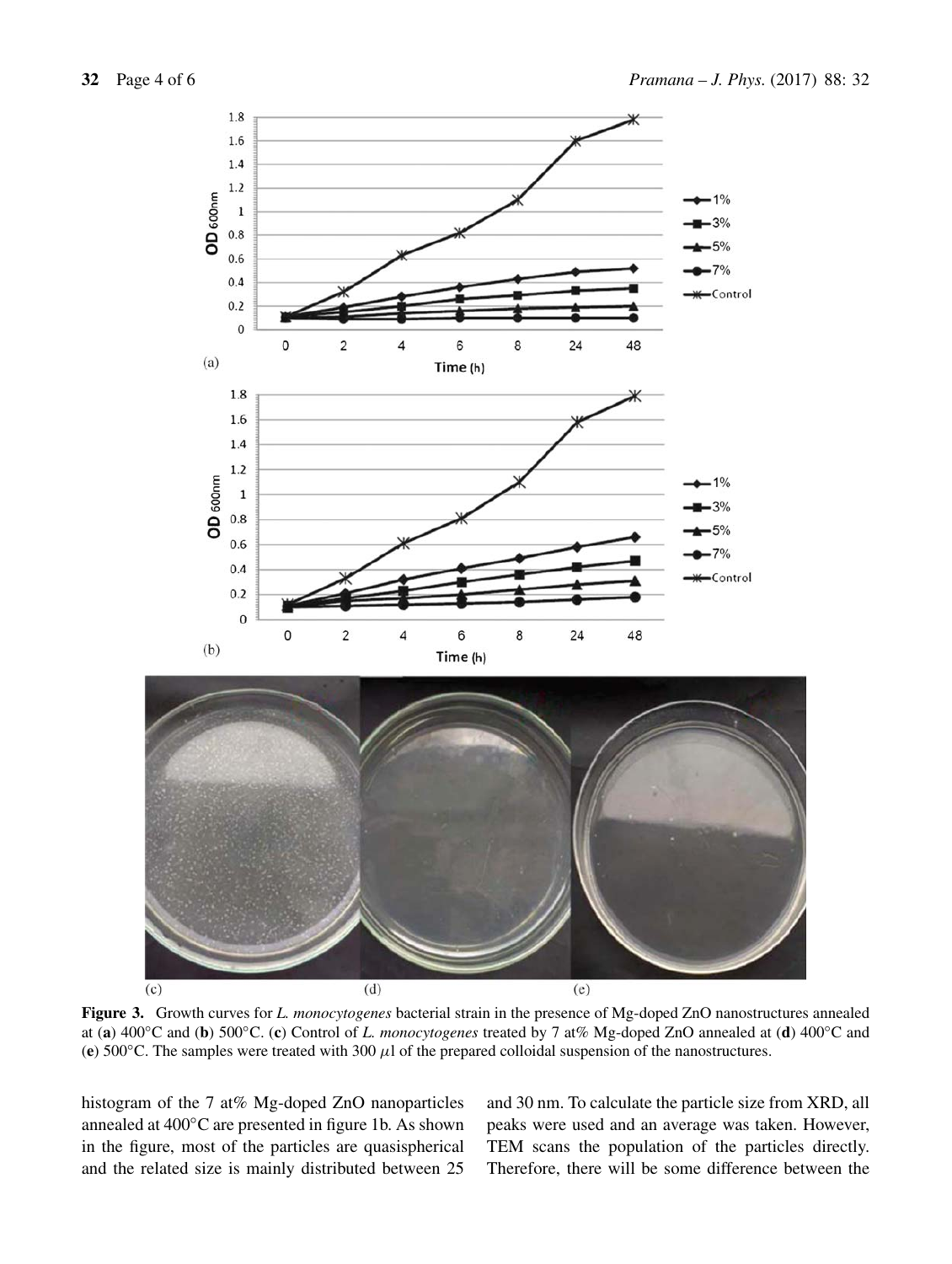particle sizes obtained from XRD and TEM. The related EDX analysis results showed that the surface composition of Zn:O:Mg was 58.12:37.19:4.69, implying that the doping concentration of Mg was lower than that of nominal value (figure 1c).

FTIR analysis has been done to study the surface chemistry and modes of vibrations of chemical bonds present in all the prepared samples (figure 2a). The  $3270 \text{ cm}^{-1}$  band corresponds to the hydroxyl band, i.e. O–H mode, 1630 cm−<sup>1</sup> band corresponds to the symmetric C=O stretching mode,  $\sim$ 1220 cm<sup>-1</sup> and  $\sim$ 1350 cm<sup>-1</sup> bands correspond to the asymmetric C–O stretching mode. The absorption band around  $440 \text{ cm}^{-1}$  can be assigned to the typical wurtzite phase of ZnO [9].

TGA transition shows a loss of 1.062% (0.07673 mg) up to 350◦C (figure 2b). No considerable weight loss is observed after this up to 600◦C. It simply indicates that when  $Zn(OH)_2$  is heated, it converts into  $ZnO$  and that is stable above  $350^{\circ}$ C. So, for the formation of zinc oxide, temperature above  $350^{\circ}$ C is required. This is one reason for choosing 400 and 500◦C as annealing temperatures in the present study. One large endothermic peak and two exothermic peaks were found in the DSC curve of ZnO sol (figure 2b).

Endothermic peaks such as peak at 180◦C may be attributed to water evaporation and organic materials. The major observation is the exothermic peaks, particularly the peak located in  $312^{\circ}$ C, which may be due to crystallization of zinc oxide.

#### 3.2 *Antibacterial acti*v*ity*

The antibacterial assay of the prepared nanostructures towards *L. monocytogenes* was performed using optical density (OD) method or culture turbidity as qualitative measure of cell growth. Growth curves were recorded in the presence of the colloidal suspension of synthesized nanostructures. Figures 3a and 3b show the growth curves for *L. monocytogenes* after its interaction with Mg-doped ZnO nanostructures annealed at 400 and  $500^{\circ}$ C, respectively. It can be seen from the figure that in the case of the control sample, bacterial strains show exponential growth. But in the presence of Mg-doped ZnO nanostructures, the growth decreased drastically. Highest Mg-doped sample, i.e. 7 at%, annealed at lower temperature, i.e. 400◦C, showed almost no growth during 48 h. As can be seen from the figure, higher/lower Mg content/annealing temperature causes more efficient antibacterial activity against *L. monocytogenes*.

**Table 1.** Inhibition rate of *L. monocytogenes* treated with Mg-doped ZnO nanopowders.

| $T_{\text{Annealing}}$ | 1 at% Mg |       | $3 \text{ at} \% \text{ Mg}$ 5 at % Mg | 7 at% $Mg$ |
|------------------------|----------|-------|----------------------------------------|------------|
| $400^{\circ}$ C        | 70.5%    | 82%   | 91%                                    | 98.7%      |
| $500^{\circ}$ C        | 64.1%    | 75.6% | 88.4%                                  | $96.1\%$   |

*L. monocytogenes* was used for colony forming unit (CFU) measurements on the solid medium plate. Samples treated with 300  $\mu$ l of the prepared suspension of ZnO:Mg nanoparticles were spread on nutrient agar plates. After incubation at 37◦C for 48 h, the numbers of CFU were counted (figures 3c–3e).

The inhibition rates of the samples against *L. monocytogenes* were determined by counting the number of CFU according to the formula (inhibition rate =  $(N_0 N_t$ )/ $N_0 \times 100\%$ , where  $N_0$  is the number of *L. monocytogenes* without the treatment of  $ZnO:Mg$  and  $N<sub>t</sub>$  is the number of *L. monocytogenes* treated by ZnO:Mg for 48 h). The specific values are shown in table 1. It can be seen that 7 at% Mg-doped ZnO has the strongest antibacterial activity among the tested samples. The inhibition rates of 7 at% Mg-doped ZnO samples annealed at 400℃ and 500℃ were 98.7% and 96.1%, respectively. The increment of antibacterial activity of ZnO with Mg doping may be due to the variation in grain size, morphology and soluble  $\text{Zn}^{2+}$  ions. All these factors are reported to have strong influence on the antibacterial activity of ZnO [10]. The antibacterial activity of nanostructures is mainly due to their small size which is smaller than the size of the bacterium. Due to smaller sizes they can easily adhere to the cell wall of the bacterium, causing its destruction leading to the death of the bacterium [11].

#### **4. Conclusion**

In summary, Mg-doped ZnO nanoparticles were prepared by a facile sol–gel method. The effect of annealing temperature was also studied. The pertinent XRD, EDS, TEM, FTIR, TGA–DSC and antibacterial assay results were studied and linked together. All the prepared samples showed great antibacterial activity. Particularly, 7 at% Mg-doped ZnO nanoparticles annealed at 400◦C showed the strongest inhibition rate against *L. monocytogenes* (98.7%).

# **References**

[1] K H Tam, A B Djurisic, C M N Chan, Y Y Xi, C W Tse, Y H Leung, W K Chan, F C C Leung and D W T Au, *Thin Solid Films* **516**, 6167 (2008)